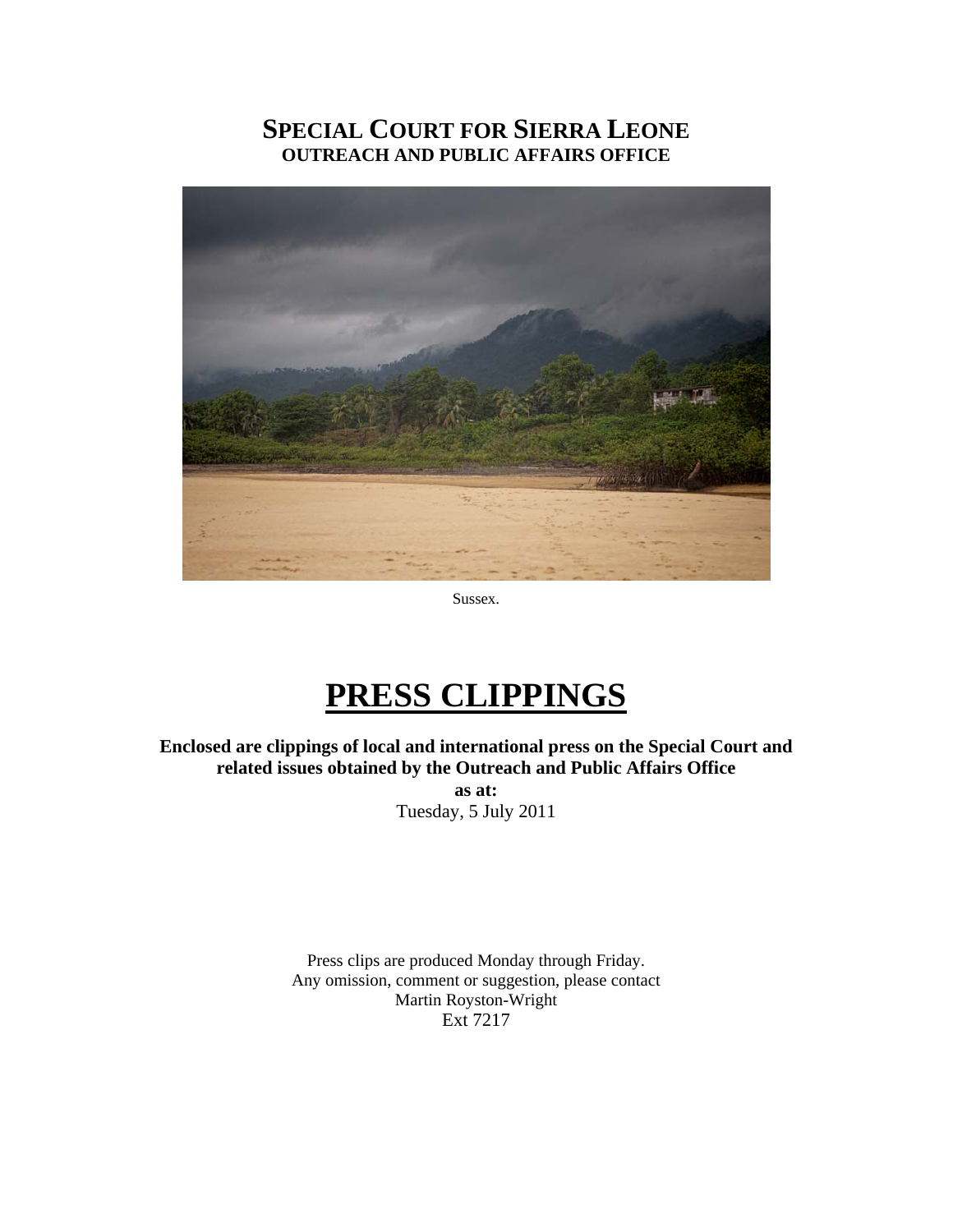| <b>Local News</b>                                                                      |              |
|----------------------------------------------------------------------------------------|--------------|
| Johnny Paul is Dead / The Exclusive                                                    | Page 3       |
| Ratko Mladic, Ex-Bosnian Serb General Led from Court / Independent Observer            | Page 4       |
| <b>International News</b>                                                              |              |
| Indictment Shows That the Prosecutor's Investigation Relies on Credible Evidence / STL | Page 5       |
| Bellemare Responds to Sayyed Nasrallah, Claims STL "Credible" / Al-mana                | Page 6       |
| Justice for African Victims of Bad Leaders at Last / <i>Modern Ghana.Com</i>           | Pages $7-10$ |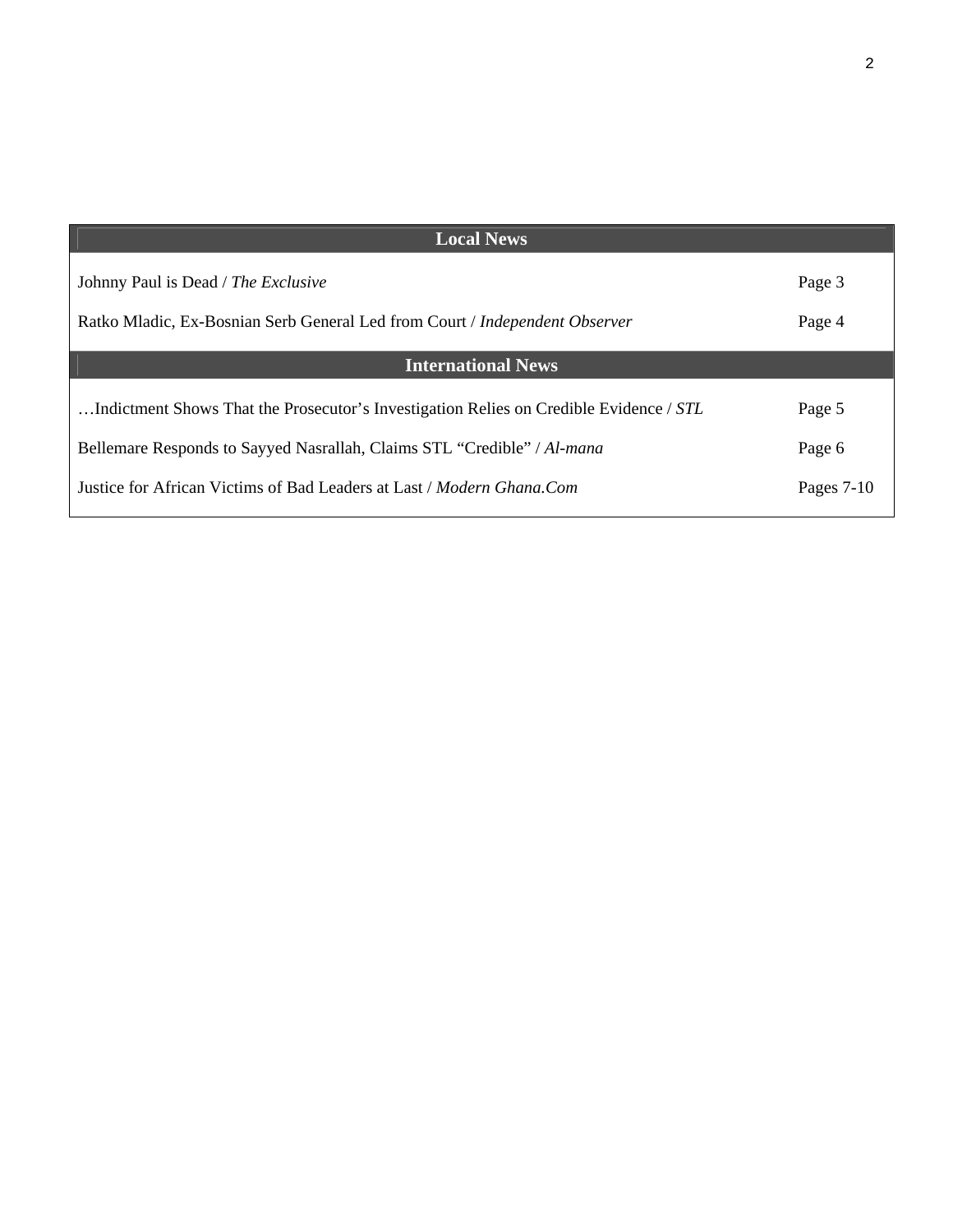

### By Foday Fofana

Very impeccable and close sources have revealed to The Exclusive that erstwhile Armed Forces Revolutionary Council (AFRC) leader, Maj. Gen. Johnny Paul Koroma, died long before he was pronounced a wanted man.

"The day Johnny Paul declared the "One Million Man March" for peace in Sierra Leone, he was rounded up; accused of stockpiling arms and ammunition at Wellington; and killed in cold blood," a recent source revealed.

In the past, there had been reported rumours of Major General Johnny Paul's presence in Makeni, his home town Mabonkane, Kambia and far away in the UK. "That's all bullshit", said a source that was much closed to JPK and now residing in Europe, adding that: "Johnny Paul was killed in cold blood and his grave will never be found".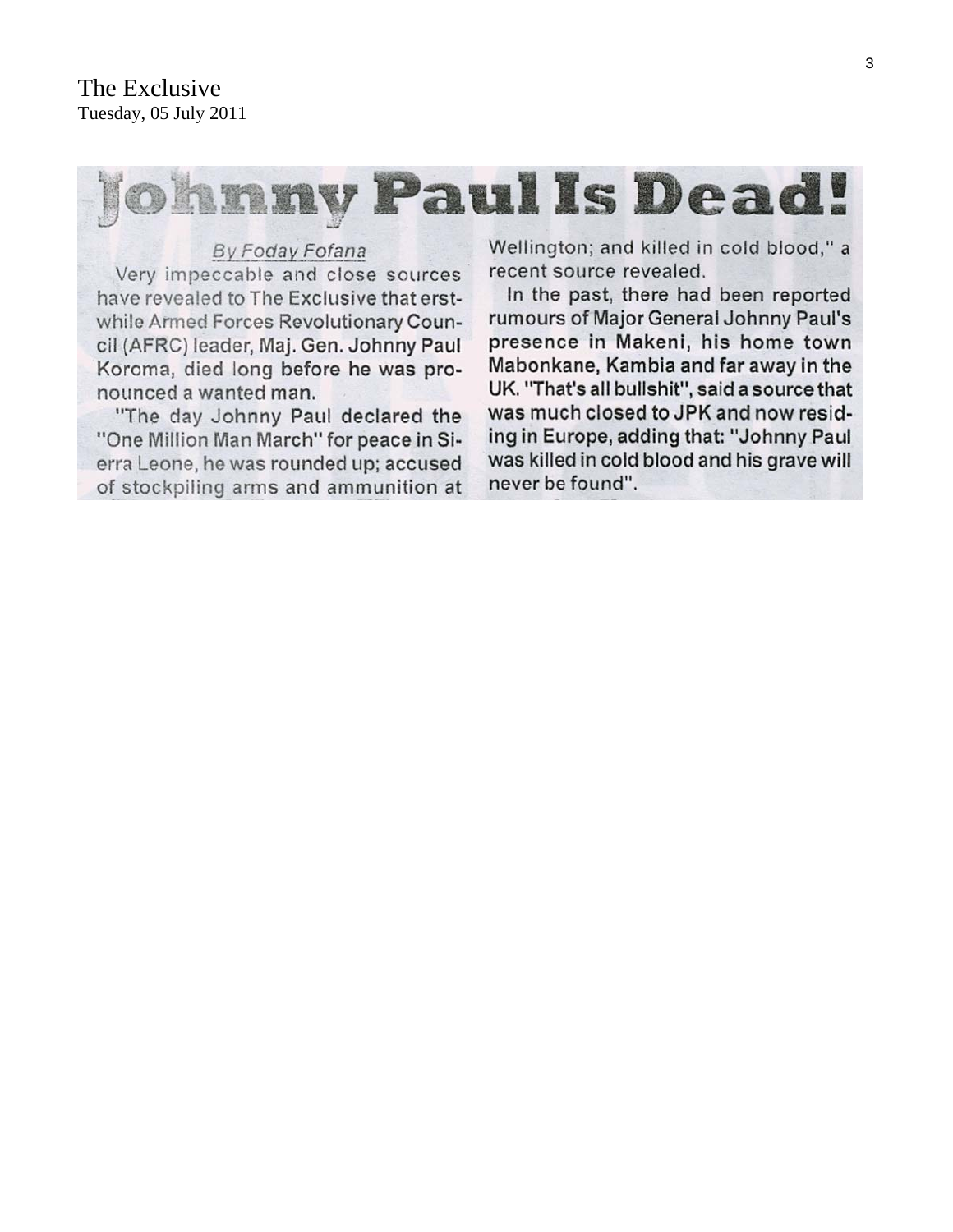# **RATKO MLADIC, EX-BOSNIAN SERB GENERAL, LED FROM.** COURT

Ex-Bosnian Serb army head Ratko Mladic has been removed from a hearing at The Haque war crimes tribunal after quarrelling with the judge. Gen Mladic was ordered out after continually interrupting the proceedings. The court entered a plea of not quilty on Mr Mladic's behalf, after Mr Mladic refused to do so. Mr Mladic is charged with crimes including genocide in connection with the 1992-95 Bosnian war. He attempted to speak several times at the beginning of the hearing, but Judge Alfons Orie asked him to remain silent until he was allowed to speak. He was reprimanded by the judge for speaking out of turn and communicating with the public gallery. Mr Mladic then refused to enter a plea after his request to change his lawyer to one of his choosing rather than a court-appointed one was denied, because he had not made his request in time, the judge said. When Judge Orie began to read out the charges, Mr Mladic shouted: "No, no, I'm not going to listen to this without my lawyer," removing his translation headphones. "Who are you? You're not allowing me to breathe," Mr Mladic snapped. Shortly before guards escorted Mr Mladic from court, he shouted at Judge Orie: "You want to impose my defence. What kind of a court are you?"After he was removed, the judge read out all 11 charges, including murder and genocide, and entered pleas of not quilty on Mr Mladic's behalf. From the moment he walked in, Mr Mladic was absolutely defiant, says the BBC's Lauren Comiteau who was there, adding that she had never seen anything quite like it in 15 years of covering the court. Mr Mladic would not take off his hat; he was communicating with the public gallery, giving a thumbs up; the judge warned him not to do that; he continued to do it throughout the hearing, our correspondent says.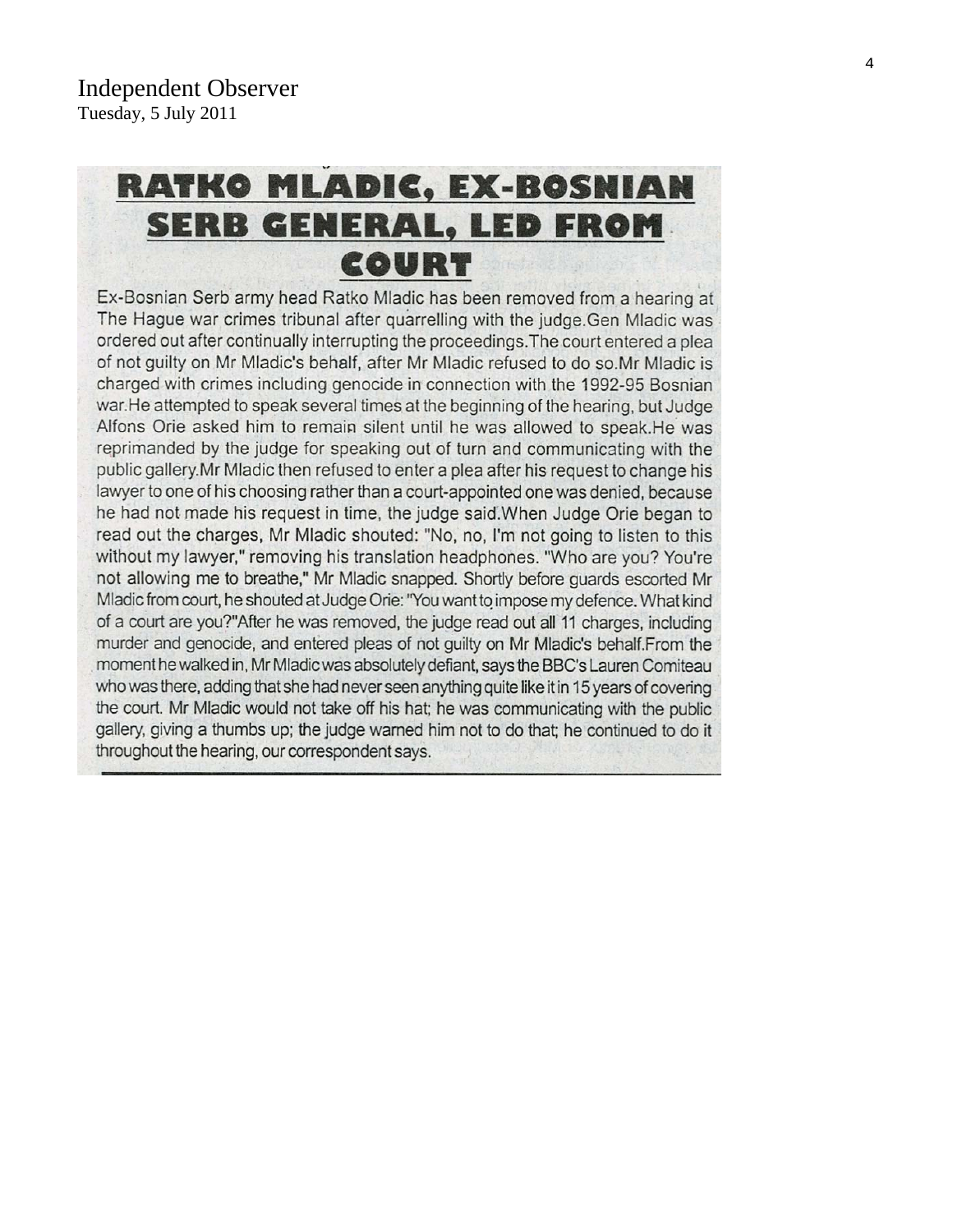#### **Confirmation of Indictment Shows that the Prosecutor's Investigation Relies on Credible Evidence**

In response to allegations made by Mr. Hassan Nasrallah in his speech of 2 July 2011, the Prosecutor stated that "the staff of the OTP have been recruited on the basis of their professionalism, impartiality and expertise, and I have full confidence in their strong commitment to finding the truth".

The Prosecutor welcomes Mr. Nasrallah's offer to provide the file that he stated he has on some elements of the investigation and requests the video material that was shown on television during his televised statement, as well as any other information and documents that would assist the Tribunal in its ongoing pursuit of justice.

The investigation is carried out according to the highest standards of international justice and its results are based solely on facts and credible evidence. The Prosecutor stated that "the staff of the OTP act independently and in good faith in their search for the truth".

In seeking the release of the four generals in April 2009, the Prosecutor has already demonstrated that when he is not satisfied with the credibility or reliability of the evidence he will not hesitate to reject it.

In confirming the indictment on 28 June 2011, the Pre-Trial Judge ruled that he was satisfied that there was sufficient evidence to send the accused to trial for the attack of 14 February 2005.

The Prosecutor will not engage in a public debate in the media about the credibility of his investigation or of the investigative process. This is a judicial process and should be treated as such. In this context, the proper forum to challenge the investigation or the evidence gathered as a result, is in open court during a trial that will fully comply with international standards.

As has often been stated, justice is the guarantee of sustainable stability. The Prosecutor calls for all steps to be taken to bring the accused to justice.

*For further information, please contact, Gregory Townsend, Acting Spokesperson, Office of the Prosecutor (during the absence of Ms. Boutaud de la Combe): Office: +31708003737; Mobile: +31650889197; Email: stl-otppressoffice@un.org*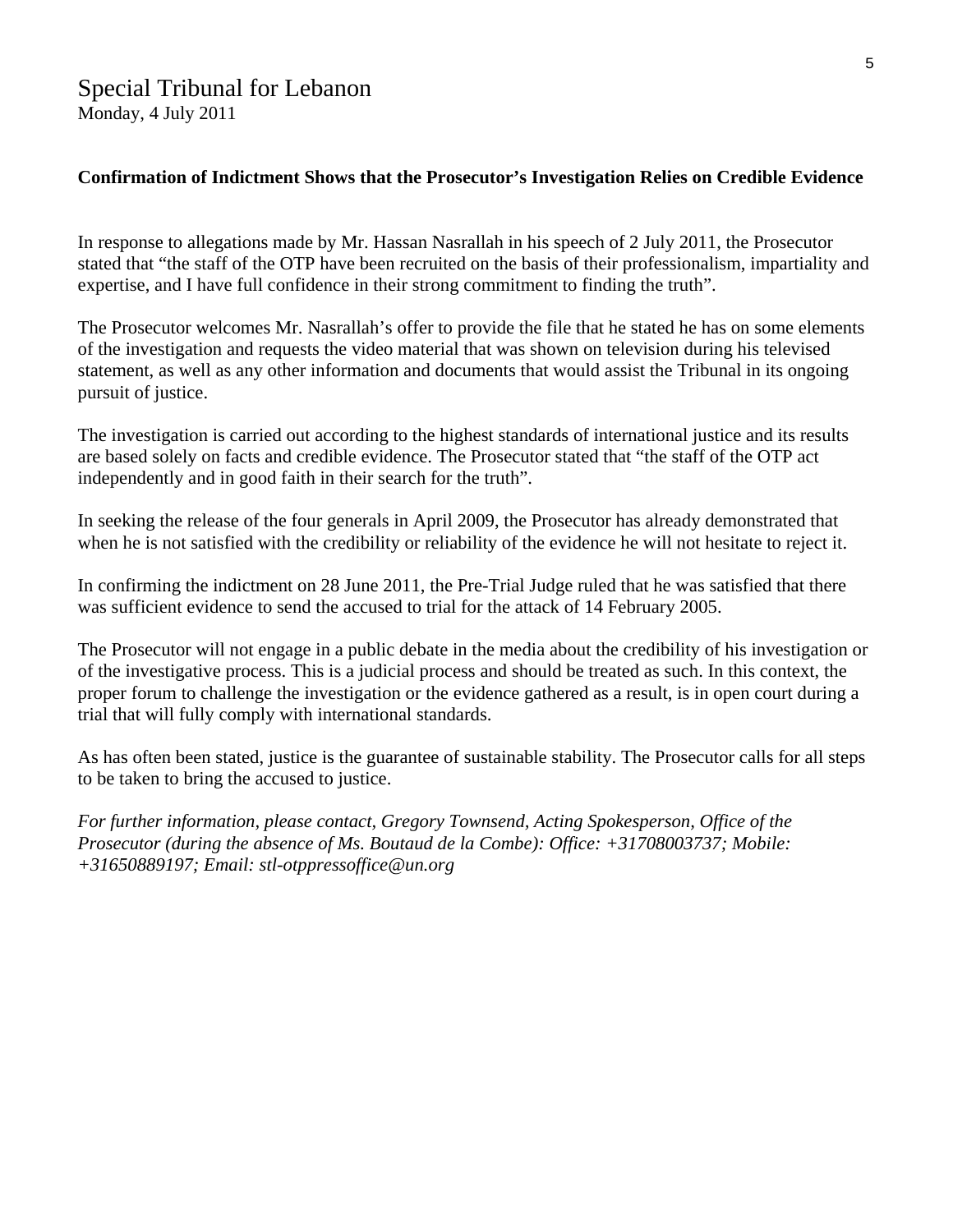Al-mana Tuesday, 5 July 2011

### **Bellemare Responds to Sayyed Nasrallah, Claims STL "Credible"**

#### Local Editor

Special Tribunal for Lebanon (STL) Prosecutor Daniel Bellemare responded on Monday to Hezbollah Secretary General Sayyed Hasan Nasrallah's speech last Saturday, claiming that the investigations into the 2005 assassination of former premier Rafiq Hariri was based on "credible evidence".

"The investigation is carried out according to the highest standards of international justice and its results are based solely on facts and credible evidence," Bellemare said in a statement issued by his office.

Sayyed Nasrallah on Saturday rejected the so-called indictment, dismissing it as unfounded and a failed attempt to sow strife and bring down Lebanon's new government. His eminence also displayed different video documents, proving that the tribunal was politicized.

Last Thursday a STL delegation handed over the indictment to Lebanese General Prosecutor Judge Said Mirza.

"The staff of the OTP [Office of the Prosecutor] act independently and in good faith in their search for the truth," Bellemare said.

"The staff of the OTP has been recruited on the basis of their professionalism, impartiality and expertise, and I have full confidence in their strong commitment to finding the truth," he added.

On the other hand, the Prosecutor also said he welcomed Sayyed Nasrallah's "offer to provide the file that he stated he has on some elements of the investigation."

Bellemare requested the video material that was shown on Saturday during Sayyed Nasrallah's speech, as well as "any other information that would assist the STL in its ongoing pursuit of justice."

Before Mirza-tribunal delegation's meeting on Thursday was over, March 14 media started leaking the indictment's content, including names of the accused.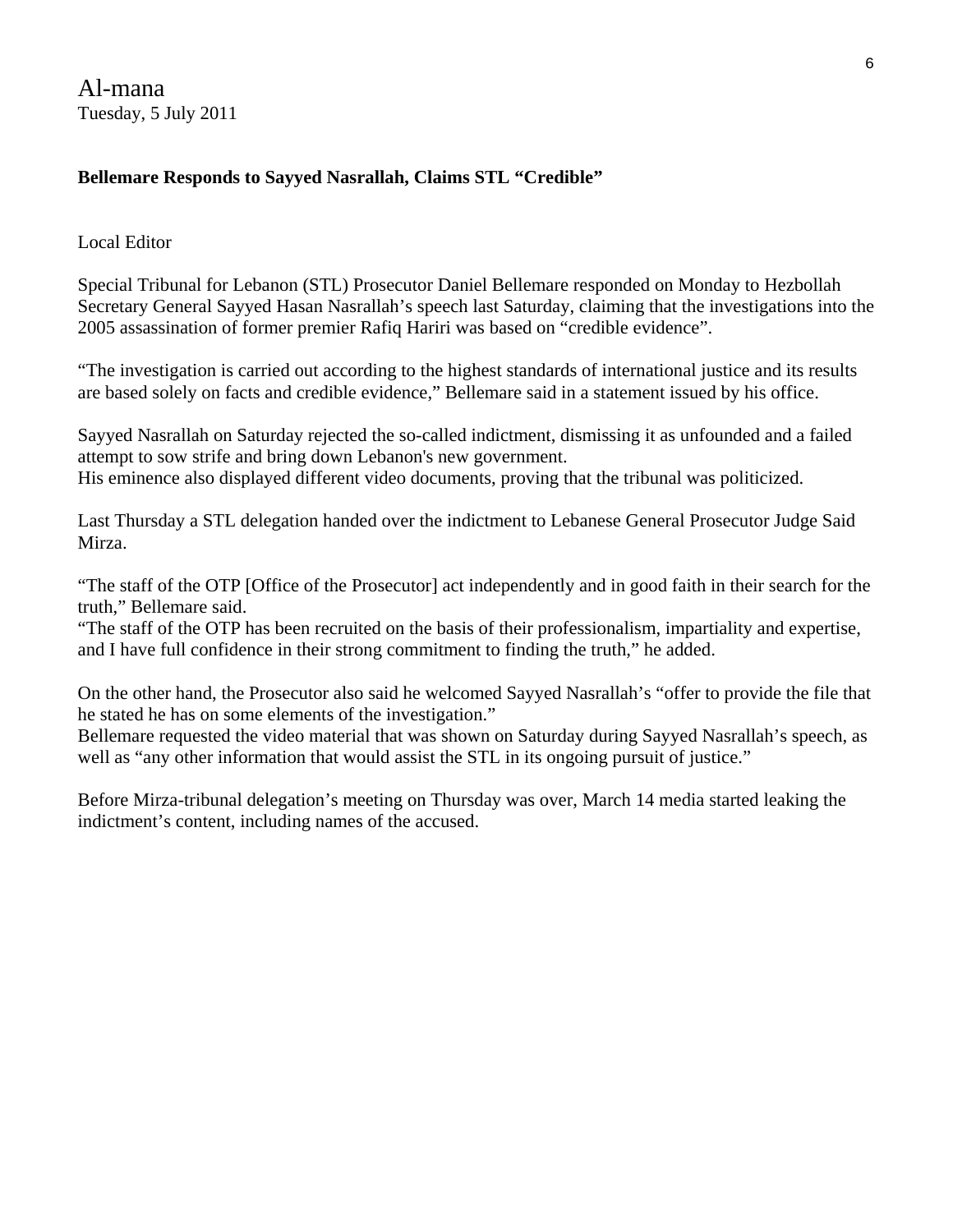## Modern Ghana.Com

Tuesday, 28 June 2011

#### **Justice for African victims of bad leaders at last**

#### By [Ugo Harris Ukandu](http://www.modernghana.com/GhanaHome/columnist/category.asp?menu_id=50&c_id=2350)

It is not fun being a Current/ former president, leader in any African or Arab country these days because Africans and Arabs have woken up to fight injustice, killings and corruption, and the long arm of justice is hovering over

these leaders for the evil and injustice they are committing and have committed against Africans and Arabs people for many years. These crimes, corruption, genocide and killings committed years ago is being revisited by European Union Courts, United Nations Organization, International Criminal court of Justice(ICC), Governments, African civil Society groups, groups of victims, NATO, USA, European Union and volunteers who are out to make them pay for their crimes against humanity, and the victims voices are being heard loud internationally . Just as the Arabs population and youths are fighting for c hange in Egypt, Tunisia, Libya, Syria, Iran, Bahrain etc., Africans are also fighting these corrupt and genocidal leaders in many different and profound ways that many years ago it seems impossible.



In many African countries right now like in Burundi, Ivory Coast, Rwanda, Uganda, Congo Republic, Chad, Sudan, Liberia, Sierra Leone, Somalia, Ethiopia, Central African republic, Kenya, Zimbabwe, Zambia, Nigeria, Central African Republic, Cameroon, Burkina Faso etc. Investigations and inquiries are under way by International justice system lead by Europeans and Americans with support of the United Nations Organization, International Criminal Court (ICC), civil society groups and Africans in these countries are seeking and clamoring for justice for the decades of corruption, killings, abuse and genocide against their fellow Africans by these wicked African leaders, and these victims and investigations are succeeding in bring justice for the weak and poor African victimized by these despotic and corrupt leadership.

African leaders are now being shamed and despised at the G8 meeting (group of 8 Industrial nations), rebuked at the United nations, targeted at the security Council Meeting, legal redress by Europeans courts and justice by human right groups for decades of injustice of Killings, genocide, corruption and mass murder; because of their ethnic hatred agenda, religious killings, tribal killing etc. Some examples,

In Sudan, the International Criminal Court (ICC) had since January 2008 indicted and has issued arrest warrant for six Sudanese leaders ( Ali Kushayb, Musa Hilal, Ahmed Haroun and others) for crime against humanity for their crime in Darfur and other parts of Sudan, and also this month in July/14/ 2008, In Sudan according to the New York Times Newspaper, By MARLISE SIMONS, LYDIA POLGREEN and JEFFREY GETTLEMAN

PARIS —" The prosecutor at the International Criminal Court formally requested an arrest warrant on Monday for Sudan's president, Omar Hassan al-Bashir, on charges of genocide, war crimes and crimes against humanity committed during the past five years of bloodshed in the Darfur region of his country. The prosecutor's pursuit of Mr. Bashir introduced new volatility to the already chaotic situation in Darfur. While some diplomats and analysts worried that the move would undermine efforts to negotiate peace and provide aid to the millions displaced by violence, others said it offered new leverage to pressure the Sudanese government to end the conflict in Darfur. Bracing for reprisals, United Nations peacekeepers and aid workers stepped up security in Darfur and pulled out all but the most essential civilians. Sudan promised not to vent its outrage on them, but said it would unleash a "diplomatic war" to try to scuttle the case. It was the first

time the prosecutor of the International Criminal Court had brought genocide charges against anyone. It was also the first time the prosecutor had brought charges against a sitting head of state since the court opened its doors in 2002. Two other presidents, Slobodan Milosevic of Serbia and Charles Taylor of Liberia, were charged by other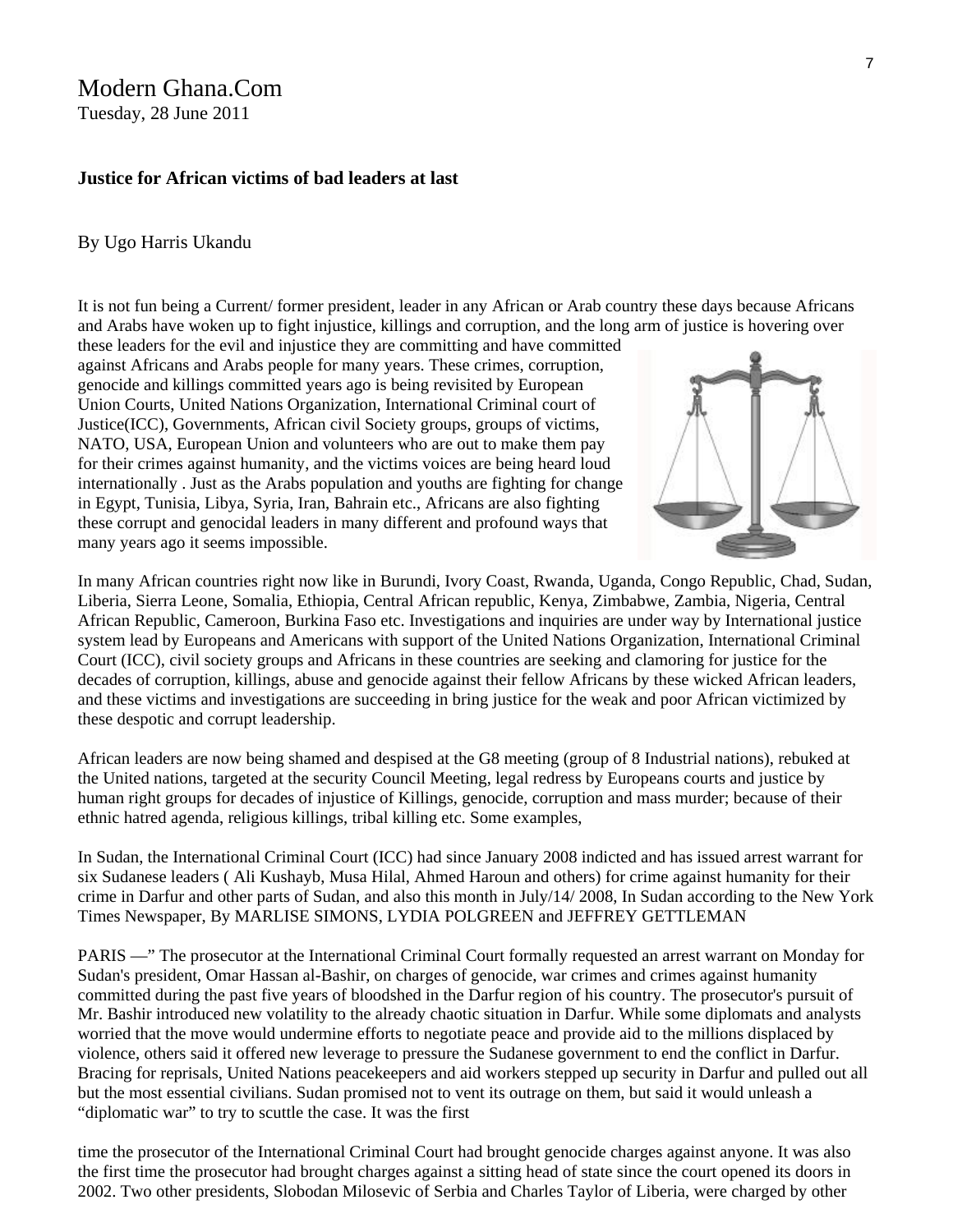international war crimes courts, also while they were in office. Darfur has been a shifting, many-sided conflict, with rebels fighting rebels, government-backed Arab militias killing civilians and one another, freelance bandits attacking aid workers and atrocities committed by all the armed groups.In announcing the request, the prosecutor, Luis Moreno-Ocampo, said Mr. Bashir had "masterminded and implemented" a plan to destroy three main ethnic groups in Darfur, the Fur, the Masalit and the Zaghawa. Using government soldiers and Arab militias, the president "purposefully targeted civilians" belonging to these

groups, killing 35,000 people "outright" in attacks on towns and villages, he said. "His motives were largely political," the prosecutor said. "His alibi was a 'counterinsurgency.' His intent was genocide." Mr. Moreno-Ocampo, of Argentina, said that the Sudanese president had turned against civilians after failing to defeat a rebellion, and that the genocide consisted of more than direct killing. "Al-Bashir organized the destitution, insecurity and harassment of the survivors," he said. "He did not need bullets. He used other weapons: rapes, hunger and fear." At a news conference at the court in The Hague, Mr. Moreno-Ocampo said he had handed his evidence to the three judges who will decide whether to issue the arrest warrant. An answer is expected in the fall, lawyers at the court said." unquote

In Chad, according to HRW "Human Rights Watch has been working since 1999 with the victims of Chad's exiled former president, Hissène Habré, to bring him to trial. In July 2006, at the request of the African Union, the president of Senegal, where Mr. Habré lives in exile, agreed to prosecute Mr. Habré.Mr. Habré was first indicted in Senegal in 2000 before courts ruled that he could not be tried there. His victims then turned to Belgium and, after a four-year investigation, a Belgian judge in September 2005 issued an international arrest warrant charging Mr. Habré with crimes against humanity, war crimes and torture committed during his 1982-90 rule. Pursuant to a Belgian extradition request, Senegalese authorities arrested Mr. Habré in November 2005. When a Senegalese court refused to rule on the extradition request, the Senegalese government announced that it had asked the African Union to recommend "the competent jurisdiction" for Mr.

Habré's trial. On July 2, 2006, the African Union, following the recommendation of a Committee of Eminent African Jurists, called on Senegal to prosecute Hissène Habré "in the name of Africa," and President Abdoulaye Wade declared that Senegal would do so." unquote

In Rwanda, according to impunitywatch.org MADRID, Spain –" Spanish judge Fernando Andreu indicted 40 Rwandan officers on Wednesday for genocide, crimes against humanity and terrorism stemming from the 1990s violence in Rwanda that resulted in the death of more than 4 million Rwandans and at least nine Spaniards. Judge Andreu issued international arrest warrants for the 40 individuals. According to CNN, some high profile names listed in the indictment are General Jame Kabarebe, the Rwandan military chief of staff, General Kayumba Nyamwasa, Rwandan ambassador to India, and Lt. Colonel Rugumya Gacinya, a military attaché at Rwanda's Washington embassy. Andreu said he also has evidence to indict Rwandan President Paul Kagame, but did not indict Kagame because he is protected by immunity. The indictment alleges that Arme Patriotique Rwandais (APR) and Front Patriotique Rwandais (FPR) massacred 312,726 civilians and refugees from 1991 to 1993, including 6 Spanish missionaries and 3 Spanish civilian aid workers."

In Congo, at the Hague according to Associated press, "The International Criminal Court published an arrest warrant for Congolese militia leader Bosco Ntaganda, who is wanted for the alleged forced conscription of child soldiers. Ntaganda recruited children to fight in the Ituri region of eastern Congo from July 2002 until December 2003, the court said in a statement. Ntaganda is still at large in Congo and reportedly is now chief of staff of the National Council for the Defense of the People. The group, known by its French abbreviation, is the political wing of rebel warlord Laurent Nkunda's militia in the North and South Kivu provinces of Congo.

"The CNDP is one of the groups against which there are credible reports of serious crimes committed in the two Kivu provinces — including sexual crimes of unspeakable cruelty," the statement said.

Nkunda has waged an insurgency in the provinces since 2004. Fighting intensified late last year but eased after a Jan. 23 peace deal that committed both sides to an immediate cease-fire.Tuesday's statement alleges that Ntaganda is a former ally of Thomas Lubanga, who was the first suspect taken into custody by the Hague-based court. He is due to go on trial in late June for allegedly using child soldiers."unquote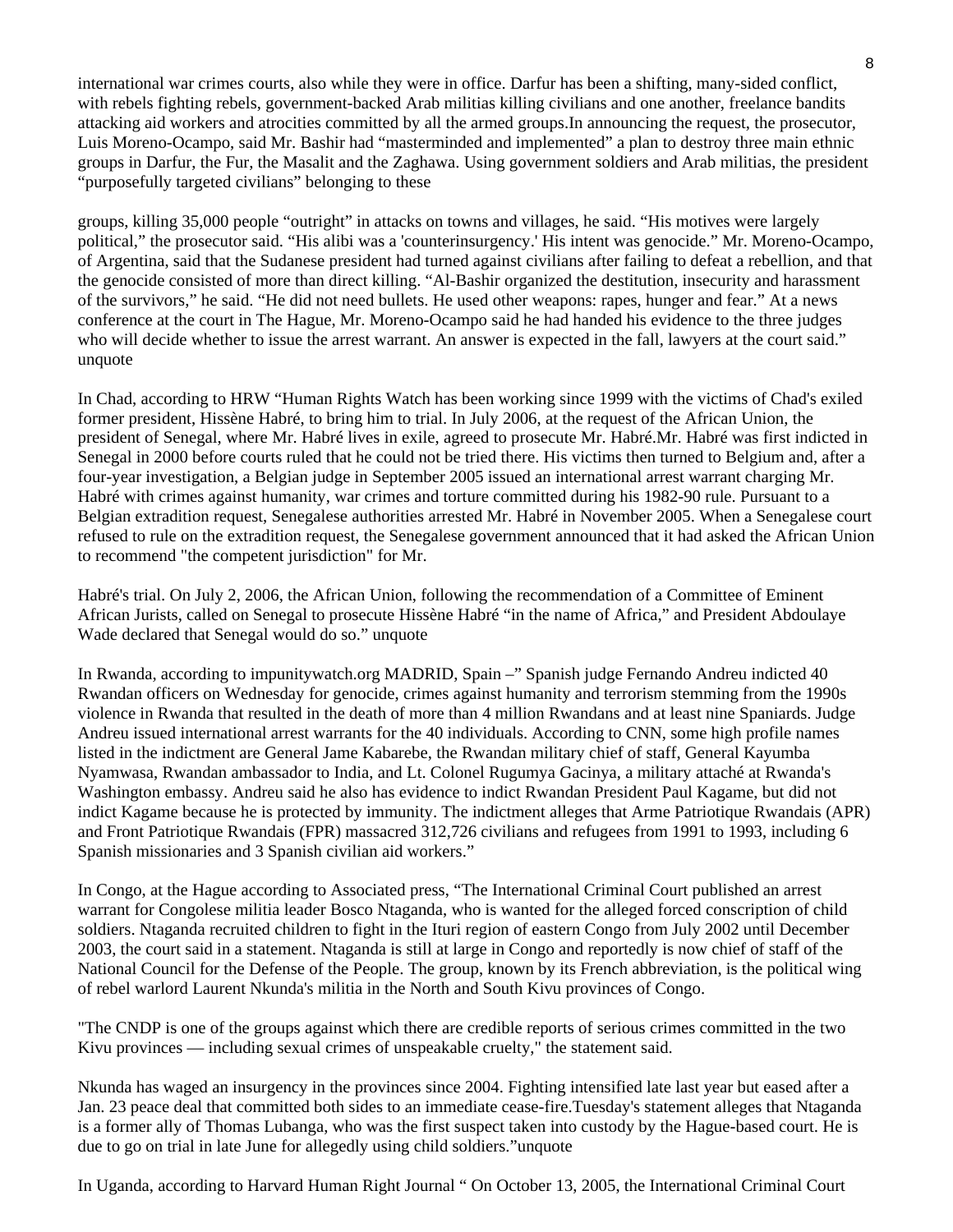("ICC") unsealed the arrest warrants for five senior leaders of the Lord's Resistance Army ("LRA"), a rebel group known for its long insurgency against Ugandan President Yoweri Museveni. To ensure the safety of witnesses and victims vulnerable to retaliatory attacks, the warrants had remained under seal since their issuance on July 8, 2005, until adequate security measures could be implemented. While the arrest warrants remain in heavily redacted form, they assert that the ICC has "reasonable grounds to believe" that senior LRA commanders Joseph Kony, Vincent Otti, Okot Odhiambo, Dominic Ongwen, and Raska Lukwiya had ordered the commission of numerous crimes against humanity and war crimes in Uganda since July 2002, the starting date for ICC jurisdiction. unquote

In Burundi, According to Human Right Watch, "A crime of this horror calls for justice, as many national and international actors have recognized. The UN Security Council directed a preliminary inquiry of the massacre and will likely ask for further investigation by some UN or other international mechanism. The African Union may launch an inquiry, General Mbuze Mabe, Chief of the 10th Military Region of the Congolese army, has ordered an investigation and a Burundian inquiry is under way in the hands of two magistrates. The presidents of Burundi and Congo also discussed launching a joint inquiry. At best one or more of the investigations will provide material for successful prosecution of those responsible for the massacre; at worst the multiplicity of efforts will lead to confusion and conflicting interpretations of the events." unquote

In Zambia according to CNET 12/10/2003, "The former Zambian president Frederick Chiluba on charges of stealing more than \$43m (pounds 25m) from state coffers got under way yesterday before a packed courtroom in the Zambian capital Lusaka.

Mr Chiluba, Zambia's first democratically elected president, is facing 169 counts ranging from theft, abuse of office, abuse of power to being part of a web of corruption stretching from Zambia to Britain, Belgium, South Africa, the United States and the Caribbean. He has denied all the charges. At least four state witnesses gave evidence yesterday in the trial, which had been delayed for months and dismissed by Mr Chiluba as a political witch-hunt against him by the President, Levy Mwanawasa. " unquote

Prosecution by the Spanish Courts for leaders of Rwanda and Burundi for genocide, warrants by the courts in Belgium for Congolese leaders and rebels for genocide, sanctions on Eritrea Leadership, embargoes and prosecution for Zimbabwe leaders, Somalia leaders for killings and corruption etc. Prosecution by the International Criminal Courts (ICC) in Hague of Former President Charles Taylor of Liberia, Prosecutions of Sierra leone fomer leaders and rebels at (ICC) in Hague for crime against humanity, Prosecution of former President of Chad in Senegal, Prosecution of Zambia Former President for corruption in Zambia, seizing of assets and prosecution of corrupt Nigerian and African leaders in European courts and American courts, prosecution and warrant for Uganda rebels and warlords for mass killings and genocide, International legal experts visiting Nigeria to make inquiries on genocide and mass killing in Nigeria Niger Delta and Eastern Nigeria during the

Biafran war Genocide that happened in Asaba town, Ogwashiuku, Item in Abia State, Awka, Onitsha etc.

Meanwhile according to Nigerian Guardian Newspaper of July 28, 2008 quote "International court explains failure to try Obasanjo over Odi killings From Lemmy Ughegbe, Abuja - SEVERAL years after the mass killing in Odi, Bayelsa State was allegedly ordered by the then President Olusegun Obasanjo, the International Criminal Court (ICC) yesterday offered an explanation for not investigating the former President's role in the dastardly act which has left a scar on the people. ICC's Deputy Prosecutor, Mrs. Fatou Bensouda, who was in Nigeria to attend a judicial colloquium marking the 10th anniversary of the Rome Statute of the Court in Abuja, spoke with reporters before her departure to The Hague, Netherlands, noting that the Odi killings happened before the Court was established.

Bensouda explained: "The ICC does not have a retroactive jurisdiction to prosecute offences committed before it was created."unquote

Also according to the same Nigerian Guardian Newspaper of July 28, 2008 by Lemmy Ughegbe, Abuja, quote "Meanwhile, Lagos lawyer, Mr. Festus Keyamo and leader of the Niger Delta Volunteer Force (NDVF), Alhaji Mujahid Asari-Dokubo have filed an application before the Chief Magistrate's Court in Abuja asking the court to compel the Inspector-General of Police, to produce the report of his investigations into the killings in Odi and Tiv. The motion on notice is asking for the court's order compelling the Inspector-General of Police to appear before the court for the purpose of submitting his report in respect of the investigation ordered by the court earlier this year